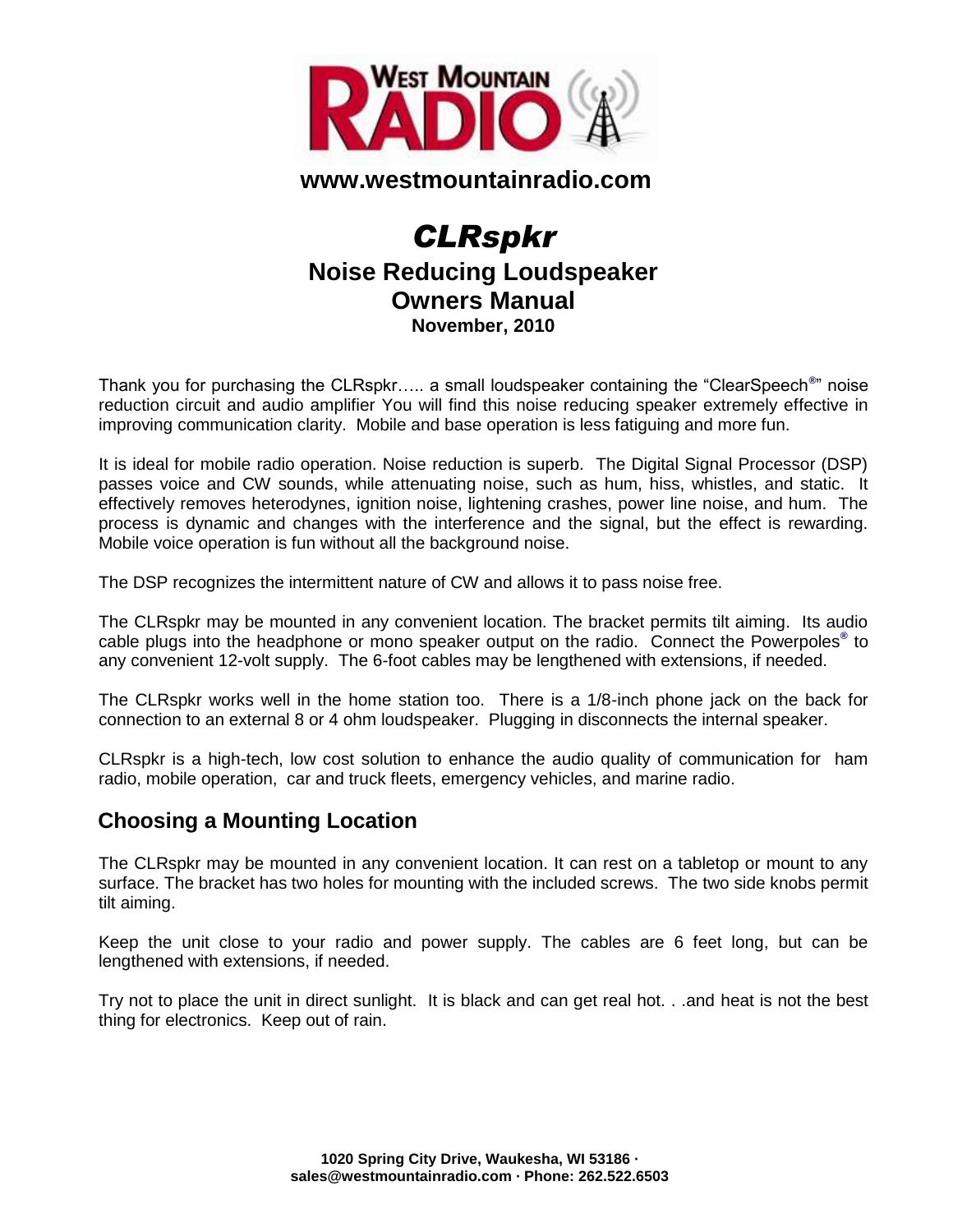# **Connections**

Audio input is via the 1/8 inch mono plug. Plug it into the headphone output or the mono speaker output on the radio.

Note: The audio connector is mono. It is not intended to plug into a "stereo" loudspeaker socket. Damage may occur.

The CLRspkr comes with a 6 foot power cable with Powerpole connectors for your convenience. The RED connector is for plus 12 Vdc, and the BLACK is for ground.

If you use other connectors, just remove the Powerpoles and connect the red wire to plus 12 volts and the black wire to ground.

There is a diode in the unit to prevent damage from reverse polarity connection.

# **External Loudspeaker**

An external loudspeaker may be plugged into the 1/8 inch mono socket on the back of the CLRspkr. The internal speaker is switched off. You may use a 4 or 8 ohm speaker.

# **Operating**

CLRspkr is easy to operate. With the DSP switch in the "OUT" position, simply turn the power ON. The GREEN LED will light. Adjust the radio's output volume control to produce a comfortable listening level. Then turn the DSP switch to the amount of noise reduction…LO, MED, HI, Max. The noise will reduce leaving the voice or CW signal at the same volume.

If the incoming audio level is too high the CLIPPING LED will flash. Reduce the input just below flashing. Clipping disrupts the noise reduction circuit.

### **Noise Reduction Performance**

There are four levels of noise reduction, LO, MED, HI, and MAX. The measured random noise reduction is:

| LO.        | $-6$ dB or 0.50 original value  |
|------------|---------------------------------|
| MED        | $-10$ dB 0.32 original value    |
| ΗI         | $-13$ dB or 0.22 original value |
| <b>MAX</b> | -17 dB or 0.14 original value.  |

Note that the noise reduction is dynamic and adaptive. It senses the random character of the voice or CW and permits it to pass through. The repetitive nature of the noise is sensed and reduced according to the patented algorithms. You will notice the DSP battling the difference between the voice and the noise when both are at equal level and the noise is constantly varying.

When the signal is CW, its intermittent character is sensed and the CW is passed through. The noise is attenuated.

When the noise is steady, such as a pure tone (carrier whistle), it is attenuated greatly to over 50 dB or about 0.003 times the original value.